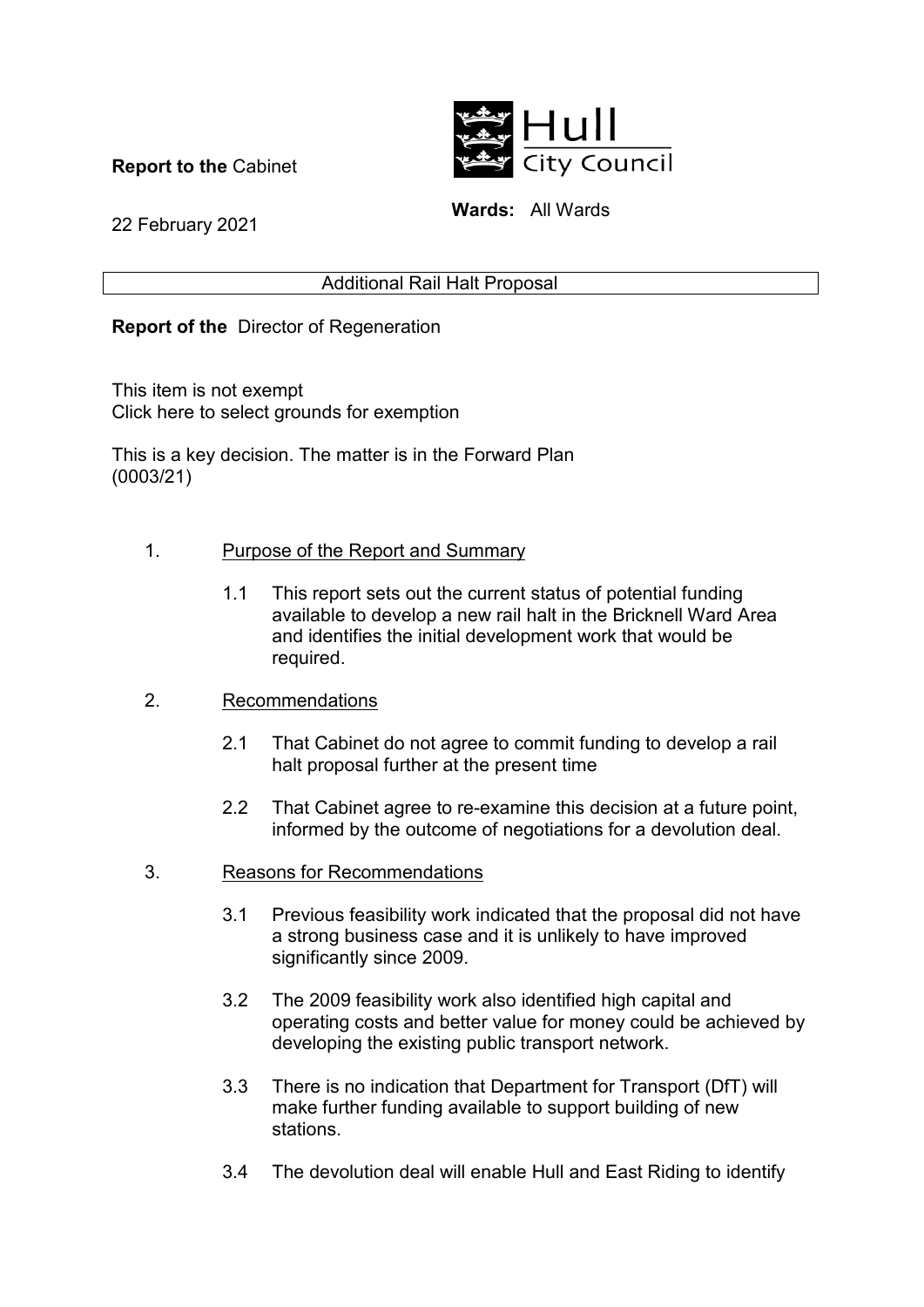and deliver key transport priorities for the area.

- 4. Impact on other Executive Committees (including Area Committees)
	- 4.1 Whilst an additional rail halt in the Bricknell area could enhance connectivity for that part of the city and adjoining wards, the likely negative impact on existing timetables and services would impact the whole city.
- 5. Background
	- 5.1 The suggestion for the introduction of rail halts at various locations in the City was raised in the early 2000's within Bricknell and at Priory Park.
	- 5.2 In 2009 a preliminary feasibility study was undertaken by consultants Steer Davis Gleeve into the viability of introducing new rail halts at Priory Park on the main line into the City from the west and in the Bricknell Avenue Area between Hull and Cottingham on the line from the north.
	- 5.3 This very preliminary feasibility study concluded that there were no 'show-stopping' technical reasons why halts could not physically be built at these locations. However, it also found that there was no strong business case to provide them in the economic climate at the time. It recommended that given the high capital and operating costs, better value for money could be obtained by improving the existing public transport network.
	- 5.4 The study also identified that there was a lack of interest from train operating companies due to adverse effects on existing timetables which led to a decision to protect future sites but not to actively progress any implementation.
	- 5.5 This position was reinforced in the currently approved Local Transport Plan (2011-2026).
	- 5.6 Early in 2020 the Department for Transport (DfT) invited MPs, local Councils and community groups across England and Wales to propose how they could use funding to reinstate axed local rail services and restore closed stations.
	- 5.7 The funding was split into three categories
		- I. The ideas fund early stage development to restore rail connections to communities (other than rail station creation or restoration)
		- II. Advanced proposals to provide support for lines and stations already being considered for restoration.
		- III. Proposals for new or restored rail stations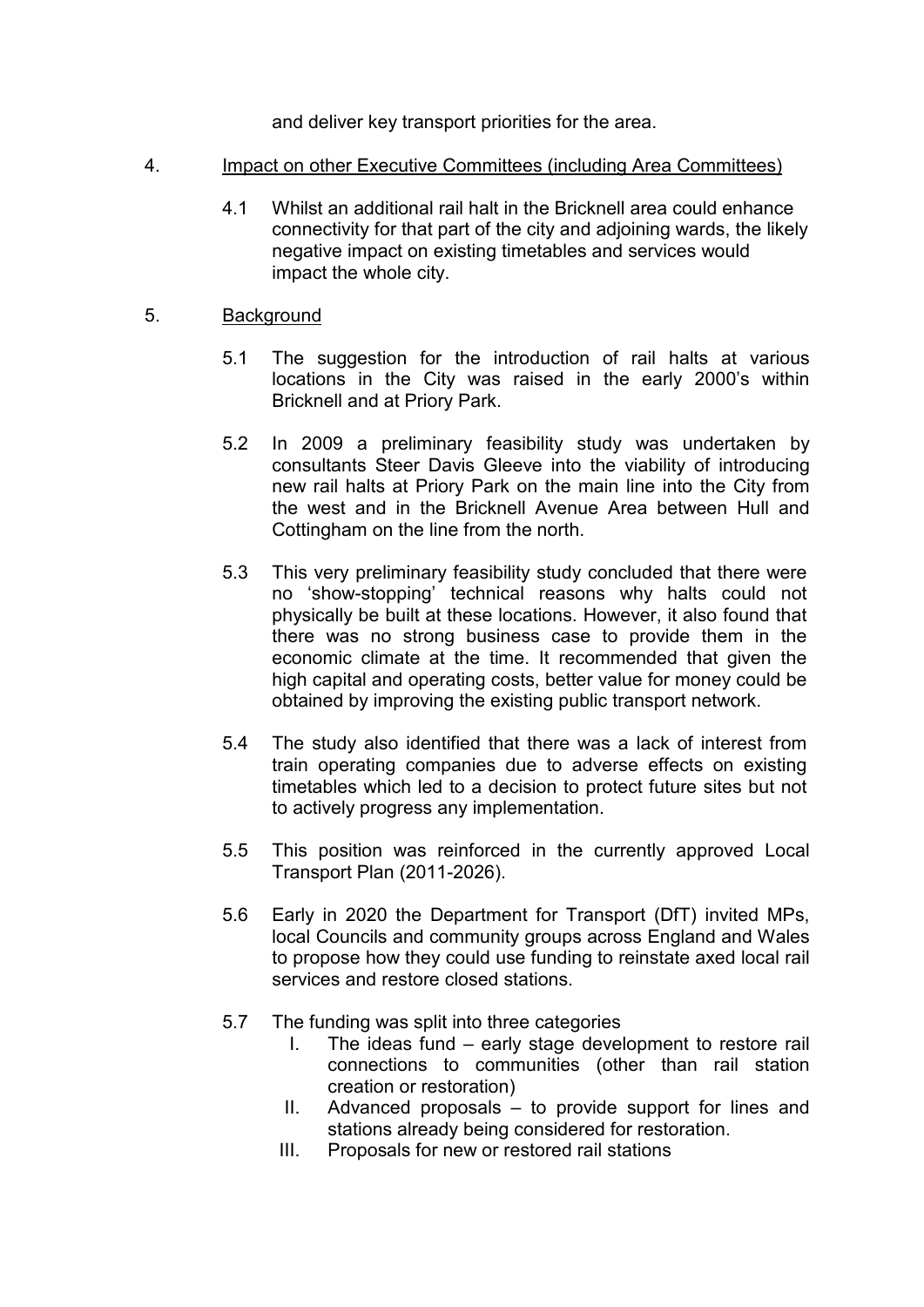- 5.8 The Restoring Your Railways Fund reopened on Friday 23rd January 2021. The 3rd category 'proposals for new or restored railways' has not reopened. The guidance indicates that very early stage proposals for new stations may be eligible for funding through the 'new ideas' category, however, as the new ideas fund is predominantly about restoring lost connections it is unlikely to fund a stand-alone proposal for a new station that does not facilitate the reintroduction of a previously cut service.
- 5.9 East Riding Yorkshire Council submitted a successful bid to the Ideas Fund in the summer 2020. The bid is to enable further development work of the Minster Line, reinstating the link between Beverley and York. Should the scheme feasibility work identify that there is a business case for developing the scheme further, the Minster Line proposal would then provide another direct link between Hull and York; noting that only some of the existing services to York involve no change at Selby station.

#### 6. Issues for Consideration

- 6.1 Should the East Riding development work for the Minster Line be successful then the direct link to York via Beverley rather than via Selby will be a valuable additional service connection for Hull residents and businesses. There is greater potential for any new service between Beverley and York will be light rail rather than heavy rail.
- 6.2 It is likely that any new service from Hull to York would make use of existing service provision between Hull and Beverley.
- 6.3 The impacts on the wider operation are likely to arise in a number of areas; the additional dwell time required to be added to the service to stop at a station (including deceleration into the station and acceleration out of the station); reduced speed exiting Paragon interchange because the engine unit will not reach full speed before preparing to slow into the next station stop, and managing the interactions with other services.
- 6.4 The introduction of a new rail halt would impact on the operation of the trains on the network. This impact would be wider than just on the Wyke Area and therefore approval and funding from Cabinet to progress with this investigation into the introduction of a new rail halt is required to undertake the initial investigation.
- 6.5 In order to demonstrate a strong business case the proposal must be capable of demonstrating that additional rail journeys would be generated as a result of the new rail halt being built. These must be entirely new journeys that would not happen without the new station and cannot be journeys abstracted from existing stations. This strategic element of the business case will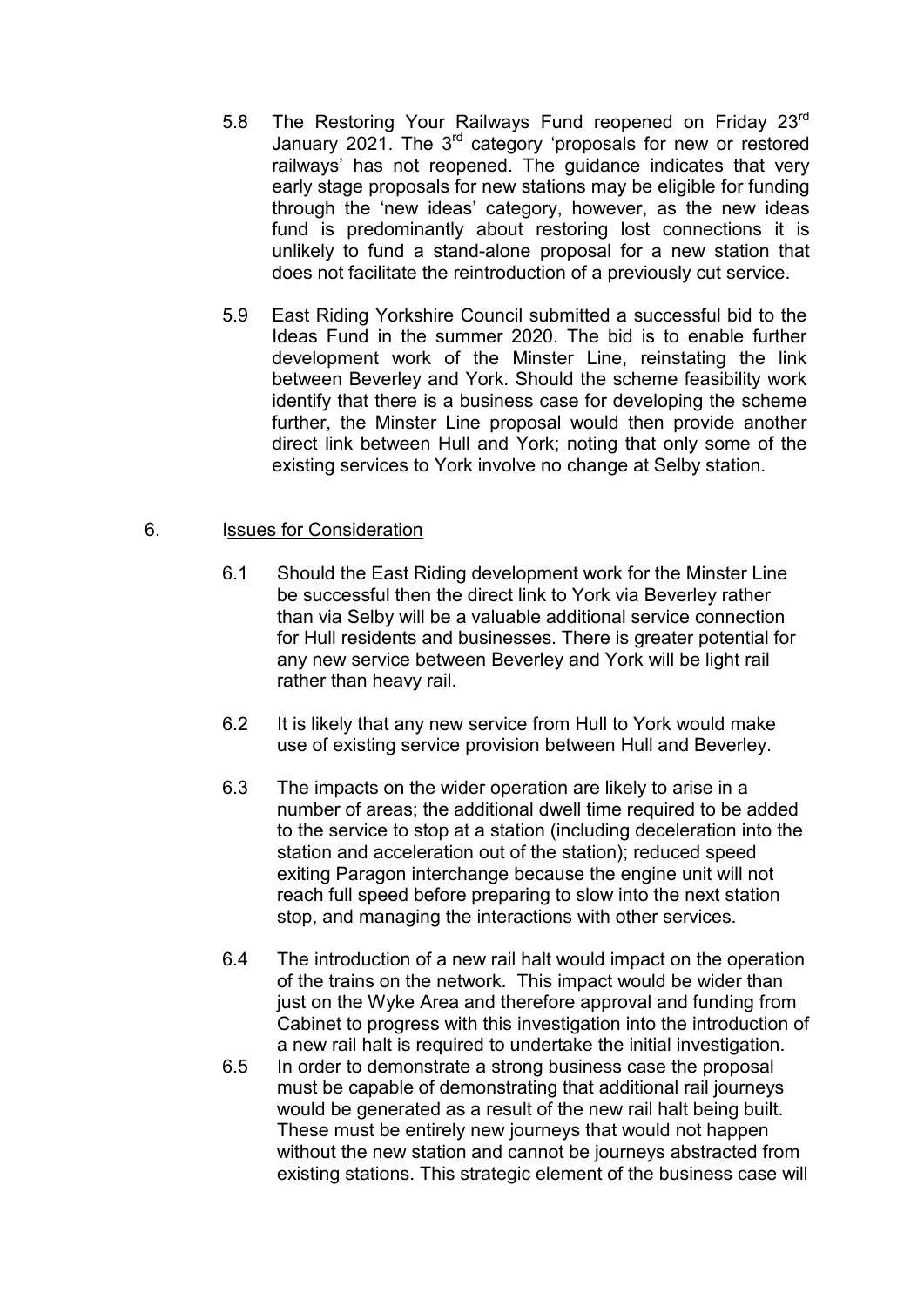be extremely difficult to demonstrate because there is very limited new, currently unserved market that would make use of the new halt and no new housing nearby if a new direct connection to York is able to be provided at some point in the future.

- 6.6 The Rail Needs Assessment (RNA) report, published by the National Infrastructure Commission in December 2020, proposes reducing rail investment in the North to ensure HS2 phases 1 and 2a are delivered. Should any of the three scenarios put forward be accepted by the Government, it is unlikely that additional rail funding on a scale sufficient to bring new stations forward will be made available. Transport for the North are strongly objecting to the proposals in the RNA but it could mean current rail priorities for Hull (electrification, reduced journey times, improved infrastructure) are not brought forward.
- 6.7 There is currently no indication that there will be another round of funding for the third category, 'Proposals for new or restored rail stations' and any funding allocated to the development of a new rail halt will be speculative.
- 6.8 If a further round of funding becomes available, it is likely that the criteria would remain the same as previous rounds, namely;
	- The business case had to demonstrate reasonable value for money — the DfT classification of medium value for money was used as a comparative indication. This included the strategic case — for example, unlocking housing
	- A minimum of 25% third party match funding was required. For delivery of a new station a 25% contribution is likely to be in the region of £1.5m - £2m plus development costs.
	- Bids were required to demonstrate that new expected rail income generated from the station would cover the operating costs.
	- That services could be timetabled effectively.
	- That the project can be delivered with minimal passenger disruption.
- 6.9 Network Rail's Governance for Railway Investment Projects (GRIP) process would have to be followed for any new schemes/proposals. Discussions will be required with Network Rail to confirm a way forward with any new rail halt proposals.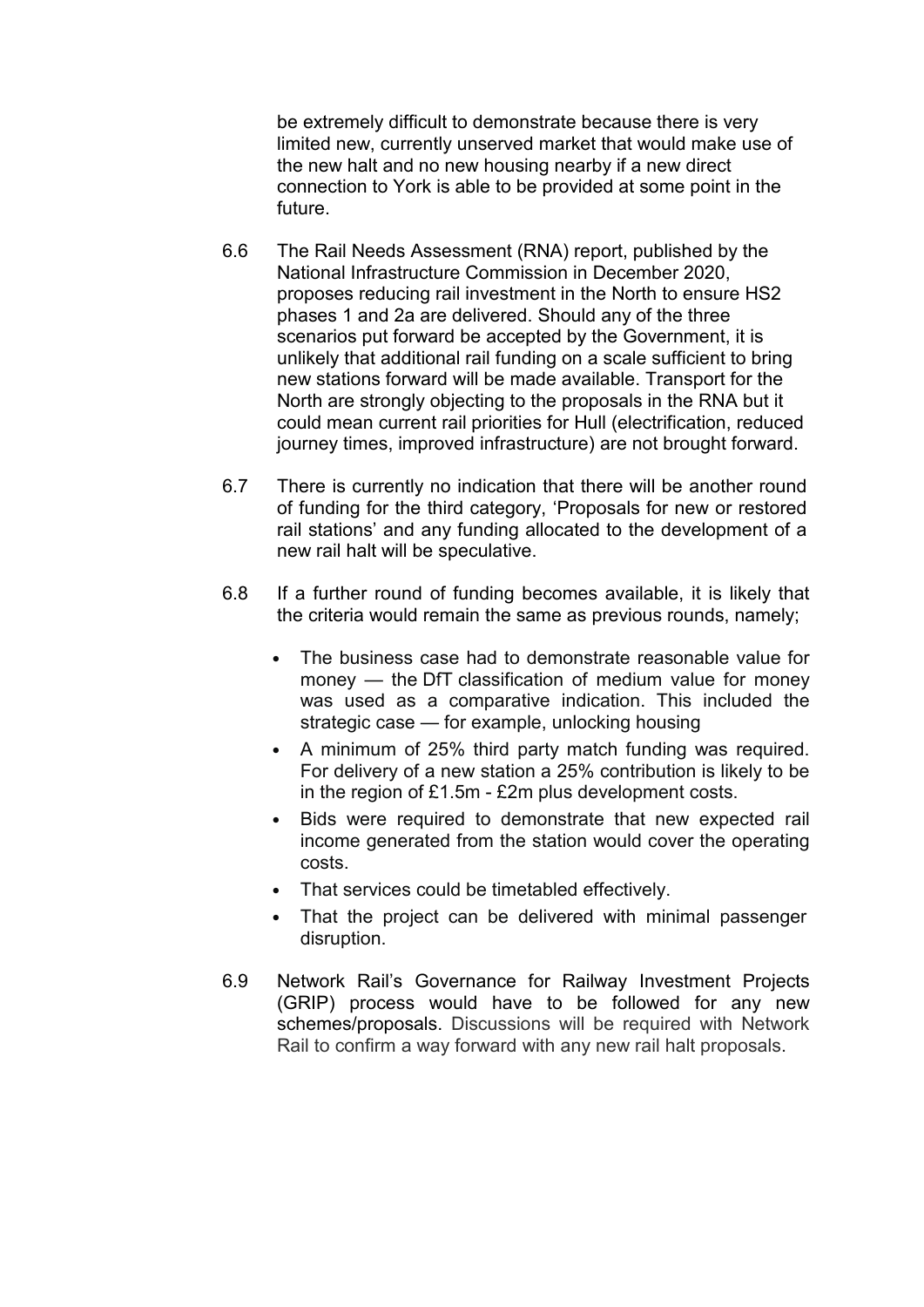- 6.6 The GRIP process divides a project into eight distinct stages. If a new round of funding did become available in 2021 and it used the existing guidance then all bids will have to be sufficiently developed to Network Rail's GRIP3 stage (option selection) in order to have a business case sufficiently developed.
- 6.7 Reaching GRIP stage 3 does not include any design, so significant work to progress and fund the scheme through outline design, detailed design and construction through to GRIP stage 8 (project close out) would still be required at further cost.
- 6.8 Exact costs for reaching GRIP stage 3 (Option selection) are unknown but are estimated at approximately £120k and it is anticipated that it would take  $12 - 18$  months to complete the assessment work required.
- 6.9 It is not guaranteed that the project would be developed as far as GRIP stage 3 if the feasibility work (GRIP stage 2) identifies a weak business case. There may therefore, be significant abortive costs.
- 6.10

Resources for rail priorities are currently focused on electrification of the Hull to Leeds line and improving services Hull to Manchester and Hull to Sheffield.

 6.11 Existing staff resources to develop the proposal would have to be diverted from other schemes or the resource would have to be procured specifically for the project.

## 7. Options and Risk Assessment

7.1 Option 1

Cabinet agree to commit the revenue funding to develop the proposal as far as GRIP 3 in anticipation that funding to develop a new rail halt further will become available at some point in the future.

The development of a proposal to GRIP stage 3 enables a future funding bid to be made should funding become available. Without completion of the GRIP work submitting a funding bid will be very difficult, unless the fund also includes for the feasibility.

There is, however, no guarantee that Network Rail would support the proposal to develop a new rail halt on their network,

Engagement with the Train Operating Companies (TOCs) and their support for the proposal will be required in order to develop the pathing and servicing options a part of the business case.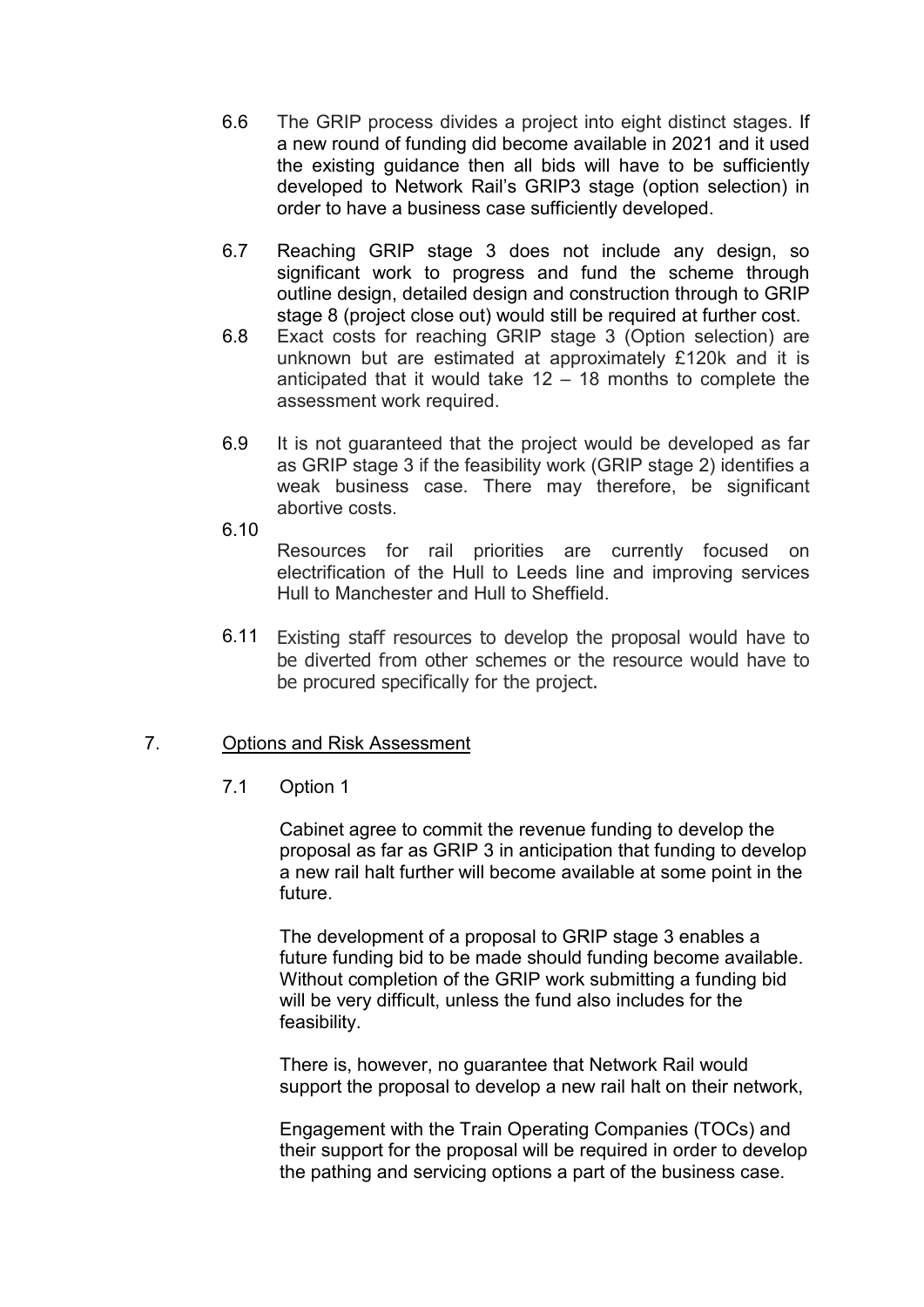There is no guarantee that the TOCs will support the proposal through the GRIP process or want to use an additional rail halt in this location; they did not support the proposal in the 20009 high level feasibility work undertaken.

Staff resources would need to be diverted onto this proposal or external support would need to be procured to lead the project. Note that there are no staff specialising in rail development within the Council and some external expertise would be required.

7.2 Option 2

Cabinet do not agree to commit the revenue funding to develop the proposal as far as GRIP 3.

There are no funding streams currently available that would support the development or delivery of the proposal, however without progressing the GRIP work future funding bids for a rail halt will be difficult.

Previous preliminary work identified that the business case in the pre-existing economic climate was weak. The economic environment around the proposal has changed slightly in that the current government is supportive of delivering major infrastructure projects as a means of creating jobs; however the business case is likely to remain weak particularly in relation to the financial and strategic cases, even with the potential for a direct rail link from Hull to York.

Staff and funding resources would remain focused on delivering existing transport priorities.

- 8. Consultation
	- 8.1 No external consultation has been undertaken but in the first instance support from Network Rail and the Train Operating Companies will be required to develop the proposal.
	- 8.2 A briefing paper was submitted to Wyke Area Committee for consideration at its meeting on 3 September 2020 that outlined the previous work completed and the GRIP process.
- 9. Comments of the Monitoring Officer (Director of Legal Services and Partnerships)
	- 9.1 The report is unclear as to when the support of Network Rail is required, or indeed how it is gained, in order to limit the risk of abortive cost should development work be authorised. It is therefore difficult to assess risk, although this would appear to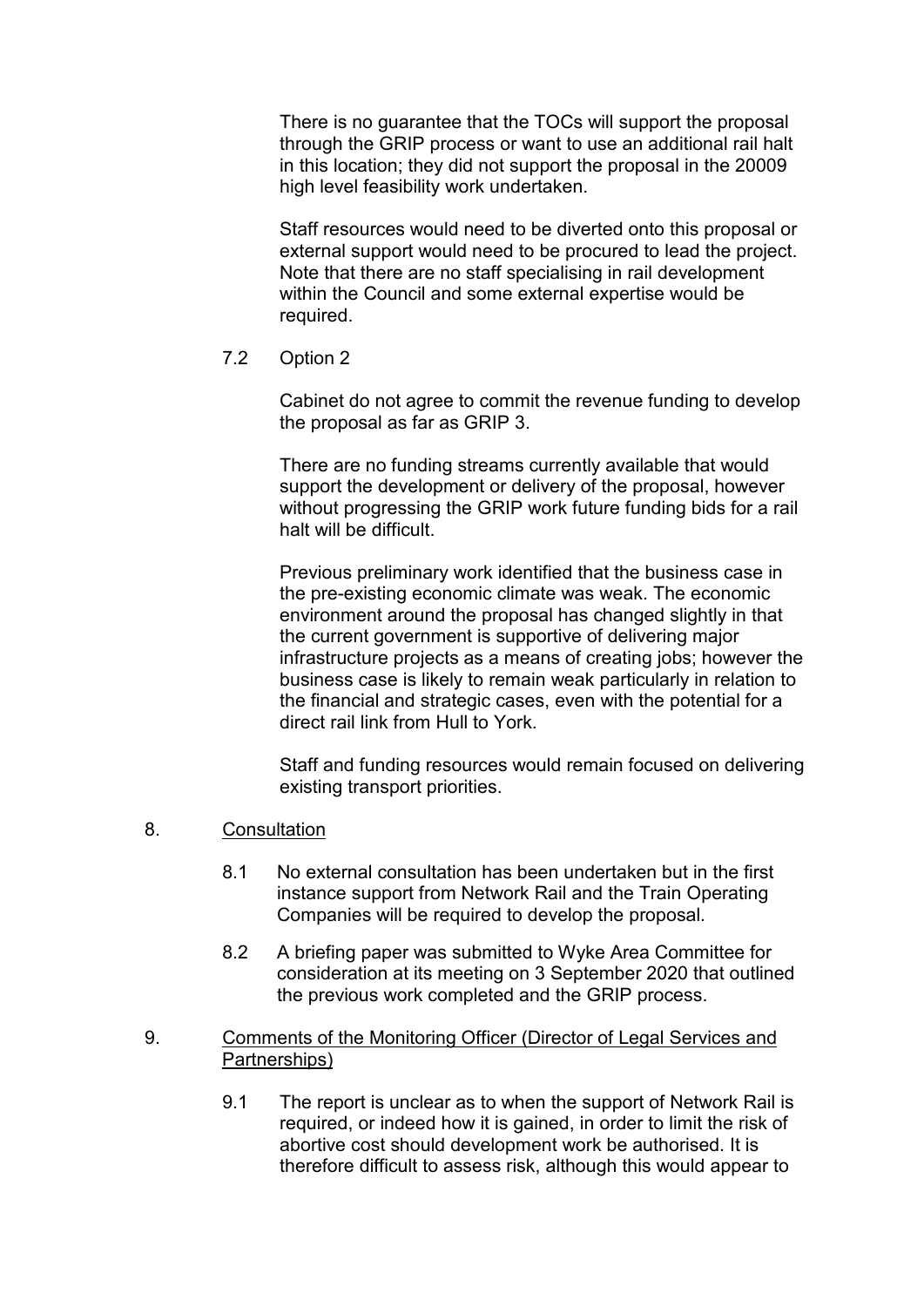be significant in any scenario. The Council has no statutory duty to provide rail links and the benefits of introducing a halt in such close proximity to existing stations at Paragon and Cottingham are clearly questionable and would be detrimental to current running times and timetabling. A rail halt proposal at this location appears unlikely to meet the government funding criteria. [CA].

#### 10. Comments of the Section 151 Officer (Director of Finance and Transformation)

- 10.1 The ultimate provision of a rail halt at Bricknell as outlined in this report would appear to be unlikely under current Government railway infrastructure funding evaluation criteria given the need to demonstrate:
	- Additional passenger numbers over and above those who would join the train at other stations (principally Hull Paragon and Cottingham stations both of which are within close proximity)
	- The costs of running the station needing to be covered by additional revenue
	- Support from the Train Operating Companies

The impact on the GRIP value for money evaluation is also likely to be problematic given the outcomes of the previous business case and the need to decelerate and dwell at the new station could have the potential of weakening the overall case for a direct route to York from Hull (as it would reduce any reductions in passenger journey time, a key component of the financial benefits that feeds into the GRIP evaluation).

In additional there is no budget identifiable for support to GRIP3 (estimated at £120k) nor the required contribution of £1.5m - £2m plus development costs. Moreover, rail investment projects traditionally are at greater risk of overspend across the industry, especially compared to initial cost estimates so this required contribution is at significant risk of substantial increase.

# 11. Comments of Assistant Director of HR & OD and compliance with the **Equality**

## **Duty**

- 11.1 There are no staffing or equality duty implications arising from this recommendation. (KM)
- 12. Comments of Overview and Scrutiny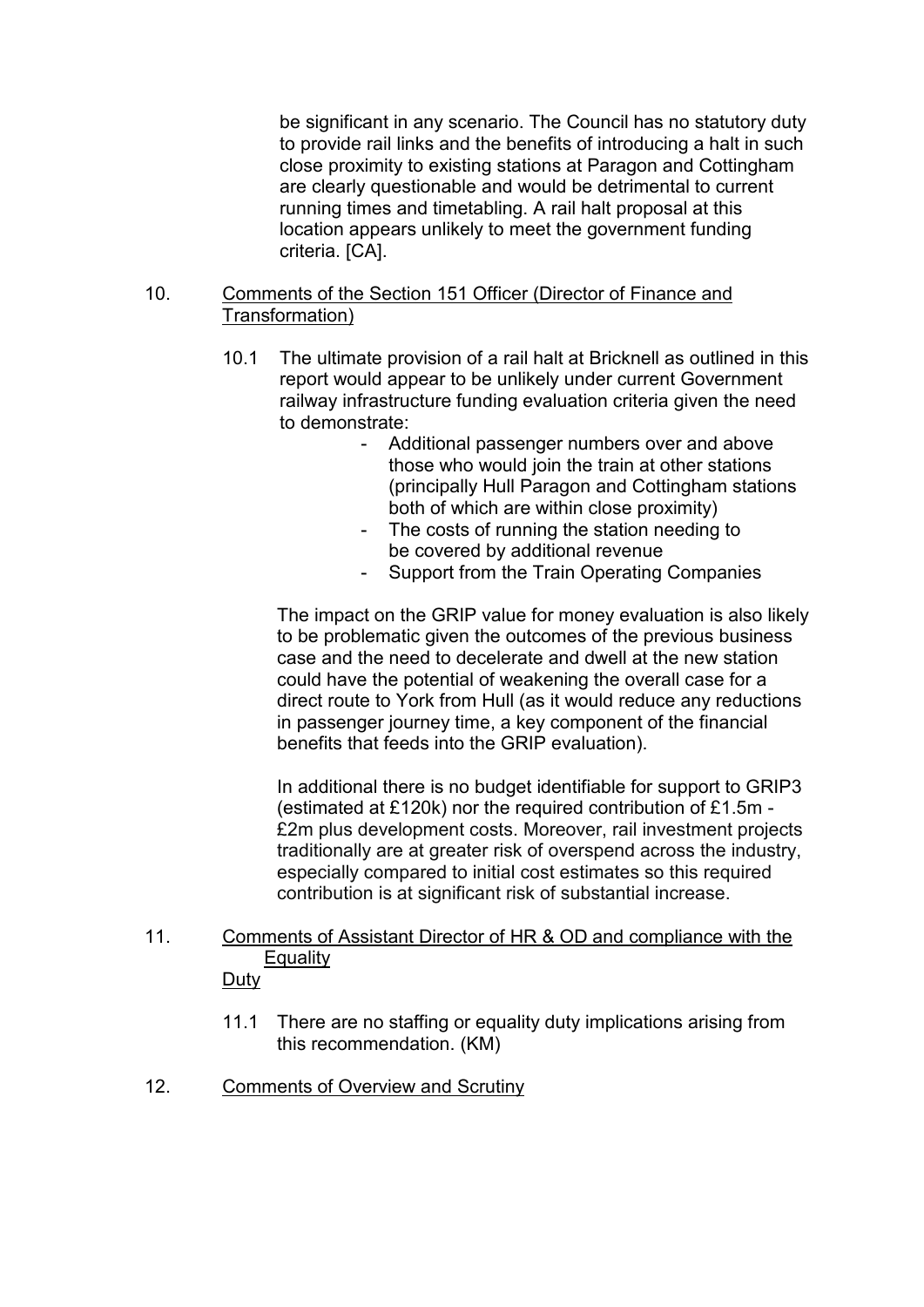- 12.1 This report was considered by the Infrastructure and Energy Overview and Scrutiny Commission at its meeting of Wednesday, 10 February, 2021. The Commission comments and recommendations were:
	- a) That the Commission does not support the recommendations at section 2 of the report.
	- b) Instead, in light of the national and local need for modal shift and reduced carbon outputs, the Commission recommends that a cross-party group of members of this Commission and the Economy and Investment OSC be established to enable members to explore how the development of rail halts in Bricknell and other areas of the City can be progressed.
	- c) That the group be member led; that those members engage with rail companies and rail bodies to identify potential rail sector support for the halts, and current and potential funding streams; and, in order to address the capacity issues within the Major Projects team detailed in the report, staff from other services be utilised to carry out research and support.
	- d) That should the rail halts not be able to be developed in the short term then on the shelf plans be drawn up by the group in readiness of future opportunities arising. (Ref. Sc6011  $(FH)$
- 13. Comments of the Portfolio Holder Economic Investment, Regeneration and Planning, Land and Property
	- 13.1 Given the mood-music from Government regarding cash reductions to the HS2 extension and also NPR, the chances of funding for this from such a funding pot are extremely unlikely. Given this, as the officer suggests, we may be better off seeking to get bespoke funding as part of any future devolution deal, which would take this outside of the general funding envelope.

Mark Jones, Corporate Director of Regeneration

Contact Officer: Ruth Stephenson, Head of Highways, Strategic Transport & Design Telephone No.: 01482 612561

Officer Interests: None

Background Documents: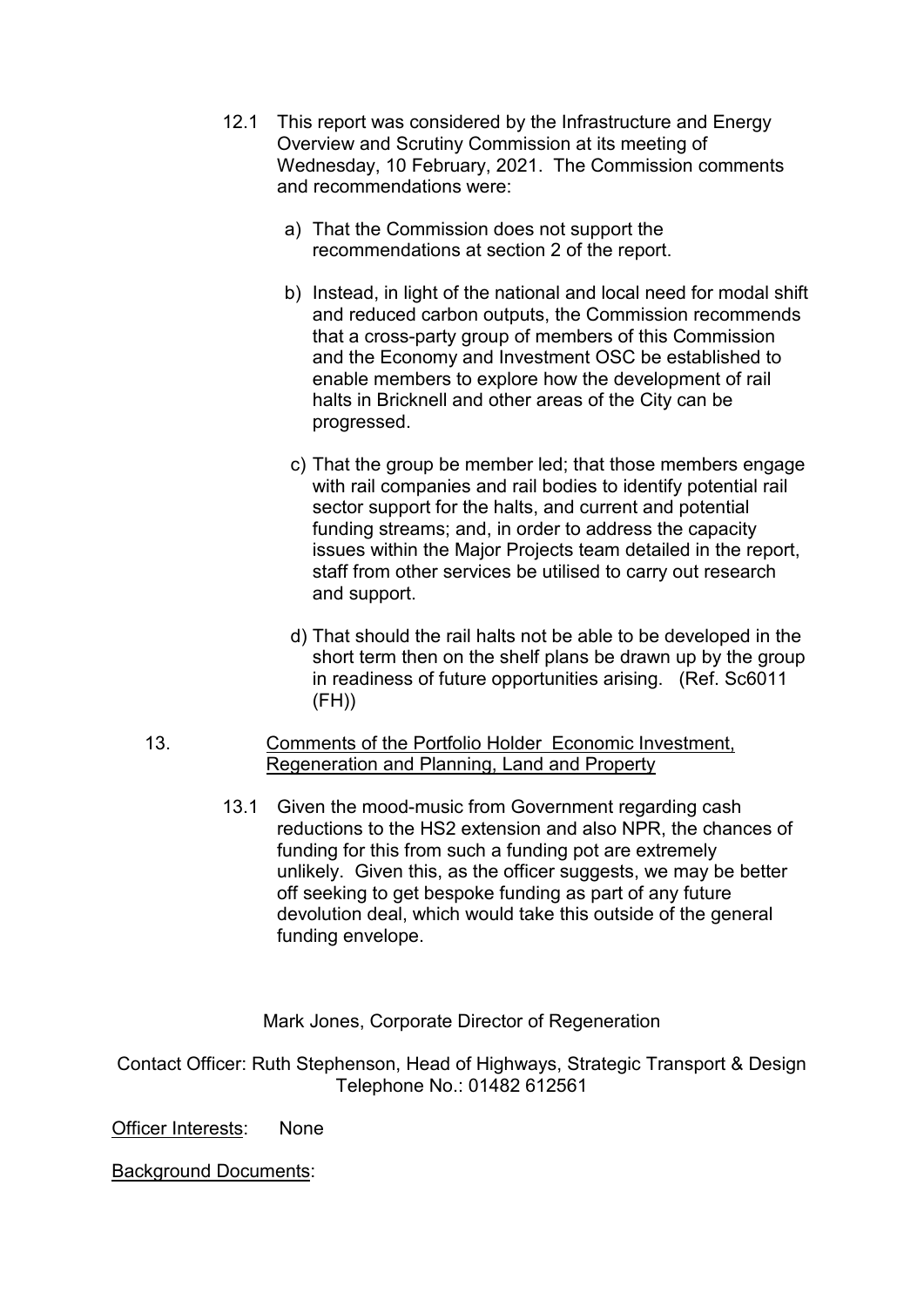Assessment of New Stations in Hull. Priory Park and Bricknell. Steer Davis Gleeve (2009)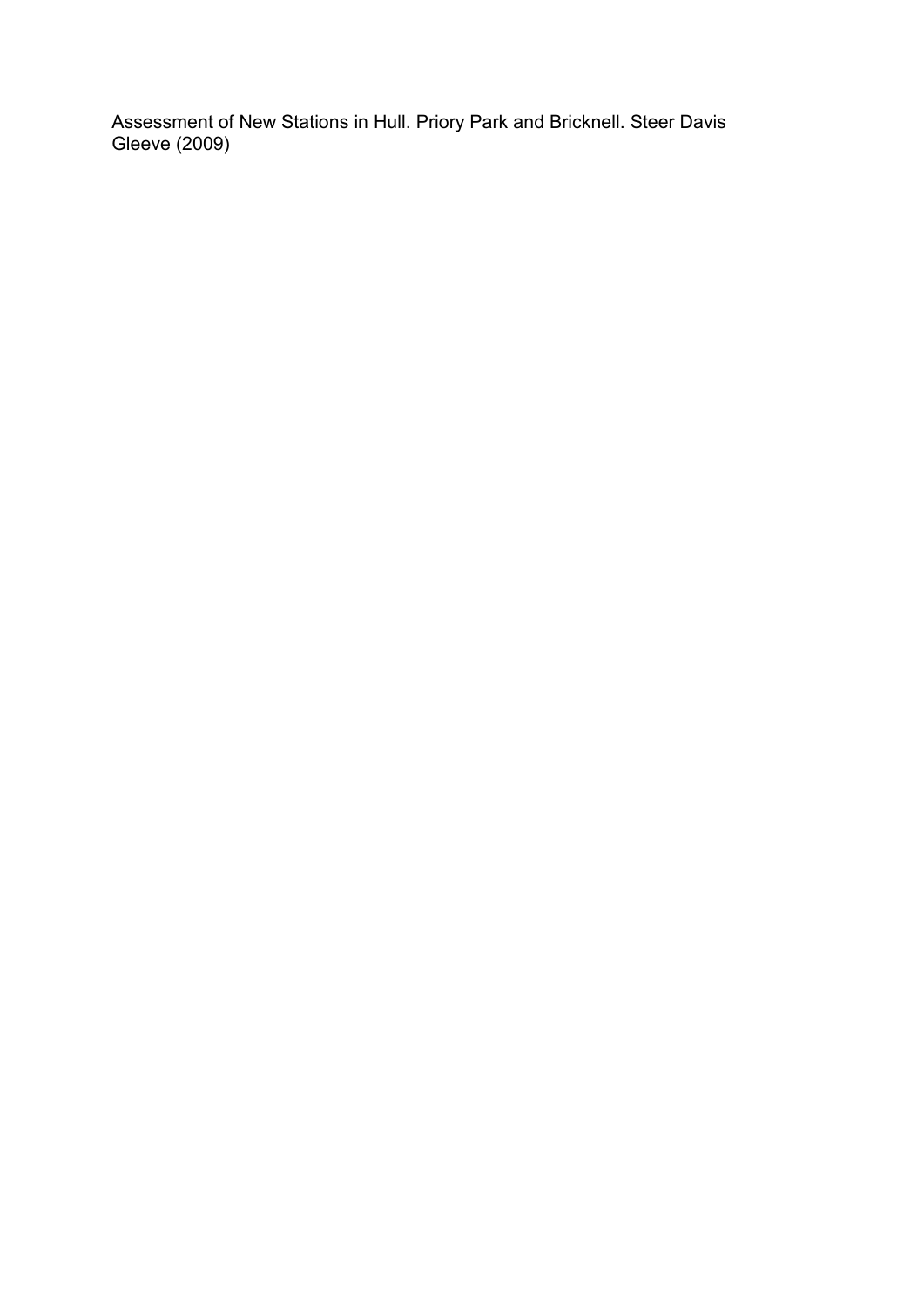### **Implications Matrix**

#### **This section must be completed and you must ensure that you have fully considered all potential implications**

This matrix provides a simple check list for the things you need to have considered within your report

| I have informed and sought advice from HR,<br>Legal, Finance, Overview and Scrutiny and<br>the Climate Change Advisor and any other<br>key stakeholders i.e. Portfolio Holder,<br>relevant Ward Members etc prior to<br>submitting this report for official comments | Yes |
|----------------------------------------------------------------------------------------------------------------------------------------------------------------------------------------------------------------------------------------------------------------------|-----|
| I have considered whether this report<br>requests a decision that is outside the Budget<br>and Policy Framework approved by Council                                                                                                                                  | Yes |
| Value for money considerations have been<br>accounted for within the report                                                                                                                                                                                          | Yes |
| The report is approved by the relevant<br><b>Assistant Director</b>                                                                                                                                                                                                  | Yes |
| I have included any procurement/commercial<br>issues/implications within the report                                                                                                                                                                                  | Yes |
| I have considered the potential media interest<br>in this report and liaised with the Media Team<br>to ensure that they are briefed to respond to<br>media interest.                                                                                                 | Yes |
| I have included any equalities and diversity<br>implications within the report and where<br>necessary I have completed an Equalities<br>Impact Assessment and the outcomes are<br>included within the report                                                         | Yes |
| Any Health and Safety implications are<br>included within the report                                                                                                                                                                                                 | Yes |
| Any human rights implications are included<br>within the report                                                                                                                                                                                                      | Yes |
| I have included any community safety<br>implications and paid regard to Section 17 of<br>the Crime and Disorder Act within the report                                                                                                                                | Yes |
| I have liaised with the Climate Change<br>Advisor and any environmental and climate<br>change issues/sustainability implications are<br>included within the report                                                                                                   | Yes |

#### If there are no implications please state